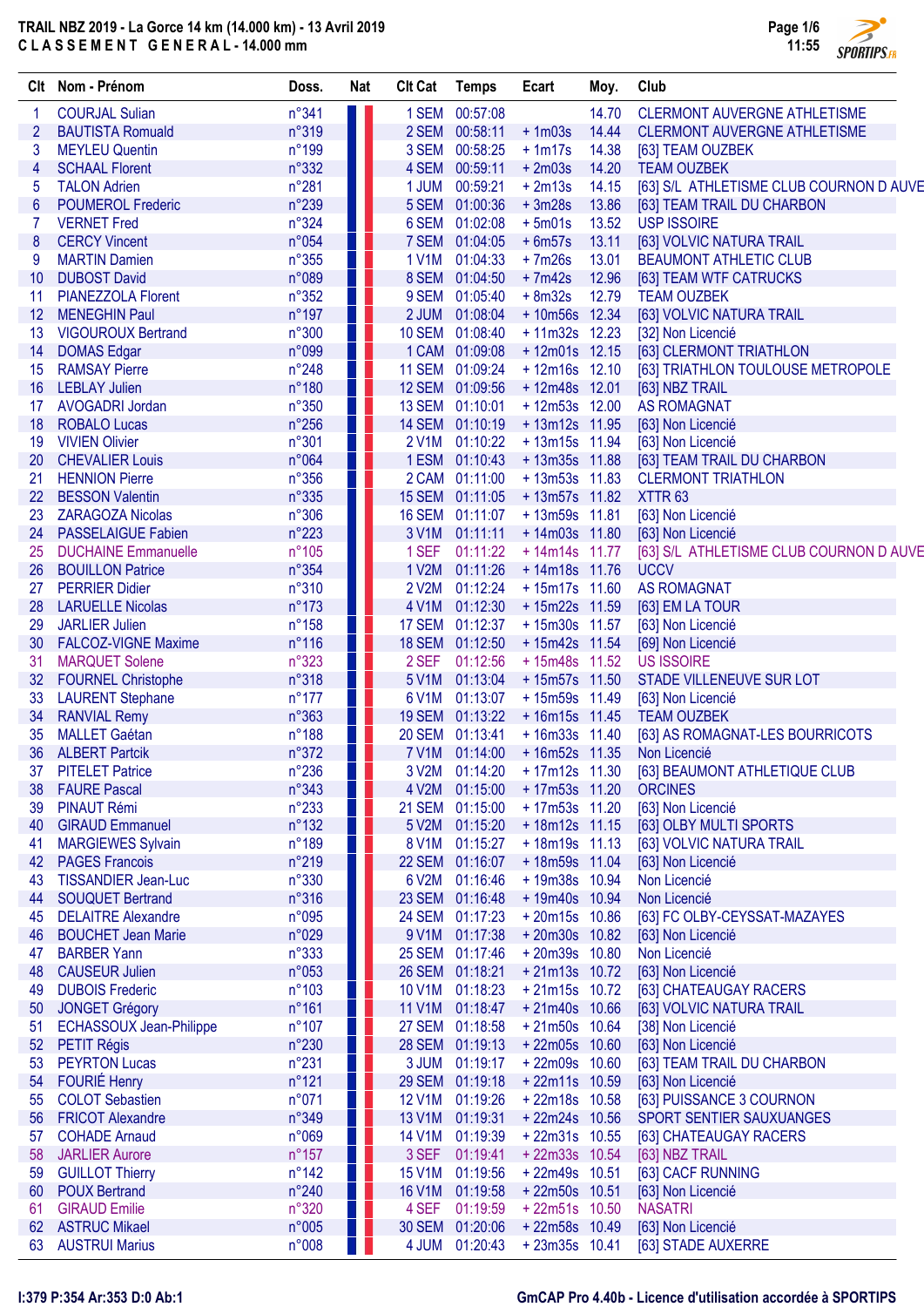## TRAIL NBZ 2019 - La Gorce 14 km (14.000 km) - 13 Avril 2019 C L A S S E M E N T G E N E R A L - 14.000 mm



 $\overline{\phantom{a}}$ 

| Clt      | Nom - Prénom                                       | Doss.                   | <b>Nat</b> | <b>Clt Cat</b>                      | <b>Temps</b>         | Ecart                  | Moy.         | Club                             |
|----------|----------------------------------------------------|-------------------------|------------|-------------------------------------|----------------------|------------------------|--------------|----------------------------------|
| 64       | <b>DUBOURGNOUX Fabrice</b>                         | n°104                   |            | <b>7 V2M</b>                        | 01:20:51             | $+23m44s$ 10.39        |              | [63] LIMAGNE ATHLETE ENDURANCE   |
| 65       | <b>MIRI Sarah</b>                                  | $n^{\circ}204$          |            | 1 ESF                               | 01:20:55             | $+23m47s$ 10.38        |              | [87] Non Licencié                |
| 66       | <b>MAZARS Rémi</b>                                 | n°194                   |            | <b>31 SEM</b>                       | 01:20:57             | $+23m49s$ 10.38        |              | [76] Non Licencié                |
| 67       | <b>PINTO Nicolas</b>                               | $n^{\circ}234$          |            | <b>32 SEM</b>                       | 01:21:19             | $+24m11s$ 10.33        |              | [63] US ISSOIRE                  |
| 68       | <b>VERNIERE Jean-Marc</b>                          | n°295                   |            | 8 V2M                               | 01:21:23             | $+24m16s$ 10.32        |              | [63] Non Licencié                |
| 69       | <b>DARDEN Francois</b>                             | n°085                   | . .        | <b>17 V1M</b>                       | 01:21:33             | $+24m25s$ 10.30        |              | [63] BEAUMONT ATHLETIQUE CLUB    |
| 70       | <b>JEANNIN Gaelle</b>                              | n°371                   |            | <b>1 V1F</b>                        | 01:21:52             | $+24m44s$ 10.26        |              | <b>BEAUMONT ATHLETIC CLUB</b>    |
| 71       | <b>LANOIR Fabrice</b>                              | n°313                   | ш          | <b>18 V1M</b>                       | 01:21:59             | $+24m51s$ 10.25        |              | Non Licencié                     |
| 72       | <b>GUITTARD Yannick</b>                            | $n^{\circ}$ 146         | . .        | <b>19 V1M</b>                       | 01:22:10             | +25m02s 10.22          |              | [63] CHATEAUGAY RACERS           |
| 73       | <b>LEYBROS Anthony</b>                             | n°366                   |            | <b>33 SEM</b>                       | 01:22:39             | $+25m31s$ 10.16        |              | <b>VULCA RAID</b>                |
| 74       | <b>FAVERDIN Gregory</b>                            | n°365                   |            | <b>34 SEM</b>                       | 01:22:42             | $+25m34s$ 10.16        |              | <b>BEAUMONT ATHLETIC CLUB</b>    |
| 75       | <b>CHARVILLAT Jacques</b>                          | n°376                   |            | 9 V2M                               | 01:22:51             | $+25m43s$ 10.14        |              | <b>BEAUMONT</b>                  |
| 76       | <b>ROUX Fabien</b>                                 | $n^{\circ}263$          | w          | <b>35 SEM</b>                       | 01:22:57             | $+25m49s$ 10.13        |              | [63] Non Licencié                |
| 77       | <b>DRVAR Mael</b>                                  | n°373                   | ш          | 20 V1M                              | 01:23:18             | +26m10s 10.08          |              | Non Licencié                     |
| 78       | <b>PRESSOUYRE Romain</b>                           | $n^{\circ}243$          | . .        | 21 V1M                              | 01:23:19             | $+26m11s$ 10.08        |              | [63] Non Licencié                |
| 79       | <b>BEYRAC Pierre</b>                               | n°020                   | ш          | <b>36 SEM</b>                       | 01:23:23             | $+26m15s$ 10.08        |              | [63] Non Licencié                |
| 80       | <b>GUIRAUD Clement</b>                             | $n^{\circ}$ 144         |            | <b>37 SEM</b>                       | 01:23:24             | +26m16s 10.07          |              | [63] Non Licencié                |
| 81       | <b>MORALES Philippe</b>                            | n°309                   |            | <b>22 V1M</b>                       | 01:23:26             | $+26m18s$ 10.07        |              | Non Licencié                     |
| 82       | <b>CHARTRAIN Eymeric</b>                           | n°061                   |            | <b>38 SEM</b>                       | 01:23:33             | $+26m25s$ 10.05        |              | [63] Non Licencié                |
| 83       | <b>BUIS Joël</b>                                   | n°046                   |            | 1 V3M                               | 01:23:34             | $+26m27s$ 10.05        |              | [63] Non Licencié                |
| 84       | <b>PLANE Jean-Louis</b>                            | n°358                   |            | 23 V1M                              | 01:23:38             | +26m31s 10.04          |              | Non Licencié                     |
| 85       | <b>DURON Jean-Luc</b>                              | n°321                   |            | <b>10 V2M</b>                       | 01:23:45             | +26m37s 10.03          |              | Non Licencié                     |
| 86       | <b>BOISSONNADE Marius</b>                          | n°334                   |            | <b>39 SEM</b>                       | 01:23:53             | $+26m46s$ 10.01        |              | Non Licencié                     |
| 87       | <b>KOUACHI Stephane</b>                            | $n^{\circ}167$          |            | 24 V1M                              | 01:23:59             | $+26m51s$ 10.00        |              | [63] BEAUMONT ATHLETIQUE CLUB    |
| 88       | <b>NENY Christophe</b>                             | $n^{\circ}213$          |            | 25 V1M                              | 01:24:04             | $+26m56s$              | 9.99         | [63] ASBF CHAM VIC               |
| 89       | <b>DELVAL Anabelle</b>                             | n°097                   |            | 1 V <sub>2</sub> F                  | 01:24:18             | $+27m11s$              | 9.96         | [63] AS ROMAGNAT                 |
| 90       | <b>LUSSERT Alexis</b>                              | $n^{\circ}186$          |            | 40 SEM                              | 01:24:27             | $+27m19s$              | 9.95         | [63] ASBF                        |
| 91       | <b>RAMADE Gerard</b>                               | $n^{\circ}247$          |            | <b>11 V2M</b>                       | 01:24:35             | $+27m27s$              | 9.93         | [63] Non Licencié                |
| 92       | <b>MARTIN Pierre</b>                               | n°190                   |            | <b>12 V2M</b><br>2 V <sub>2</sub> F | 01:24:36             | $+27m28s$              | 9.93         | [63] ASBF                        |
| 93       | <b>PENARANDA Nathalie</b><br><b>LEPOUTRE Mehdi</b> | $n^{\circ}226$<br>n°184 |            | 41 SEM                              | 01:24:45<br>01:24:47 | $+27m37s$<br>$+27m39s$ | 9.91<br>9.91 | [63] BEAUMONT ATHLETIQUE CLUB    |
| 94<br>95 | <b>PERRET Richard</b>                              | n°648                   |            | 13 V2M                              | 01:24:57             | $+27m50s$              | 9.89         | [63] MEHDI LEPOUTRE<br>[63] ASBF |
| 96       | <b>PAPOT Simon</b>                                 | $n^{\circ}220$          | . .        | 5 JUM                               | 01:25:08             | $+28m00s$              | 9.87         | [86] SUAPS UNIVSERSITE POITIERS  |
| 97       | <b>FOURNIER Stephane</b>                           | $n^{\circ}122$          | . .        | 42 SEM                              | 01:25:18             | $+28m10s$              | 9.85         | [63] Non Licencié                |
| 98       | <b>LAMIRAND Olivier</b>                            | n°169                   |            | 26 V1M                              | 01:25:33             | $+28m26s$              | 9.82         | [63] HELLS PISTON                |
| 99       | <b>CHAUMEIX Dimitri</b>                            | n°063                   |            | <b>27 V1M</b>                       | 01:25:59             | $+28m51s$              | 9.77         | [63] BCN                         |
|          | 100 DAIN-MABRU François                            | n°081                   |            |                                     | 43 SEM 01:26:02      | +28m54s 9.76           |              | [63] Non Licencié                |
| 101      | <b>BOYER Emilie</b>                                | n°035                   |            | 5 SEF                               | 01:26:05             | + 28m57s               | 9.76         | [63] Non Licencié                |
|          | 102 GALTIER Muriel                                 | $n^{\circ}125$          |            | 6 SEF                               | 01:26:18             | $+29m11s$              | 9.73         | [63] VOLVIC NATURA TRAIL         |
|          | 103 SCHILTZ Michel                                 | n°326                   |            | 28 V1M                              | 01:26:19             | $+29m12s$              | 9.73         | Non Licencié                     |
|          | 104 CHAMBLET Jean-Luc                              | n°057                   |            | 2 <sub>V3M</sub>                    | 01:26:58             | $+29m50s$              | 9.66         | [63] OXYGENE                     |
|          | 105 CERCY Jean-Louis                               | n°055                   |            | 3 V3M                               | 01:27:01             | $+29m53s$              | 9.65         | [63] Non Licencié                |
|          | 106 GUILLOT Lionel                                 | n°141                   |            | 29 V1M                              | 01:27:18             | $+30m11s$              | 9.62         | [69] Non Licencié                |
|          | 107 ROUEL Jennifer                                 | n°260                   |            | 7 SEF                               | 01:27:28             | $+30m21s$              | 9.60         | [63] Non Licencié                |
| 108      | <b>GAPANOWICZ Helene</b>                           | n°346                   |            | 8 SEF                               | 01:27:40             | $+30m32s$              | 9.58         | <b>ALV VAIRON</b>                |
| 109      | <b>AMON Sebastien</b>                              | n°002                   |            | 30 V1M                              | 01:27:44             | $+30m36s$              | 9.58         | [63] VOLVIC NATURA TRAIL         |
|          | 110 VIDAL Cedric                                   | n°297                   |            | <b>44 SEM</b>                       | 01:27:50             | $+30m42s$              | 9.56         | [63] Non Licencié                |
| 111      | <b>DECOTTE Celine</b>                              | n°093                   |            | 9 SEF                               | 01:28:07             | $+31m00s$              | 9.53         | [63] AS ROMAGNAT                 |
|          | 112 ADECHIAN Augustin                              | n°001                   |            | 45 SEM                              | 01:28:09             | $+31m01s$              | 9.53         | [63] AS ROMAGNAT                 |
|          | 113 GUILLAUME Machado                              | $n^{\circ}$ 140         |            | 46 SEM                              | 01:28:09             | $+31m02s$              | 9.53         | [63] Non Licencié                |
|          | 114 SOUBRE Richard                                 | $n^{\circ}275$          |            | <b>14 V2M</b>                       | 01:28:18             | $+31m10s$              | 9.51         | [63] Non Licencié                |
|          | 115 CHARBONWEZ Jean-Paul                           | n°329                   |            | 4 V3M                               | 01:28:19             | $+31m11s$              | 9.51         | Non Licencié                     |
|          | 116 LAURADOUX Emmanuelle                           | $n^{\circ}176$          |            | <b>10 SEF</b>                       | 01:28:24             | $+31m16s$              | 9.50         | [63] AS ROMAGNAT                 |
|          | 117 VAUCHÉ Pierre                                  | n°294                   |            | 47 SEM                              | 01:28:40             | $+31m33s$              | 9.47         | [63] Non Licencié                |
|          | 118 BRUGIERE Jean Luc                              | n°044                   |            | 31 V1M                              | 01:28:48             | $+31m40s$              | 9.46         | [63] Non Licencié                |
|          | 119 BESALDUCH Philippe                             | n°019                   |            | <b>15 V2M</b>                       | 01:28:53             | $+31m46s$              | 9.45         | [63] OLBY MULTI SPORTS           |
|          | 120 BLANCHET Pierre                                | n°024                   |            | <b>48 SEM</b>                       | 01:29:00             | $+31m53s$              | 9.44         | [63] Non Licencié                |
|          | 121 GAIGNARD Julien Brice                          | $n^{\circ}123$          | 10         | <b>49 SEM</b>                       | 01:29:15             | $+32m07s$              | 9.41         | [51] Non Licencié                |
|          | 122 WIDERKHER Guillaume                            | n°303                   |            | 32 V1M                              | 01:29:19             | $+32m11s$              | 9.41         | [95] Non Licencié                |
|          | 123 SURMELY Frédéric                               | $n^{\circ}278$          | ш          | <b>16 V2M</b>                       | 01:29:22             | $+32m14s$              | 9.40         | [63] LANGOGNE TRIATHLO           |
|          | 124 TRONCY Aurélie                                 | $n^{\circ}284$          |            | <b>11 SEF</b>                       | 01:29:24             | $+32m17s$              | 9.40         | [63] Non Licencié                |
|          | 125 MENDES Gaetan                                  | $n^{\circ}$ 196         |            | <b>50 SEM</b>                       | 01:29:45             | $+32m37s$              | 9.36         | [63] Non Licencié                |
|          | 126 DALET Jacques                                  | n°082                   | a pro      | <b>17 V2M</b>                       | 01:29:48             | $+32m40s$ 9.36         |              | [63] RACERS CHATEAUGAY           |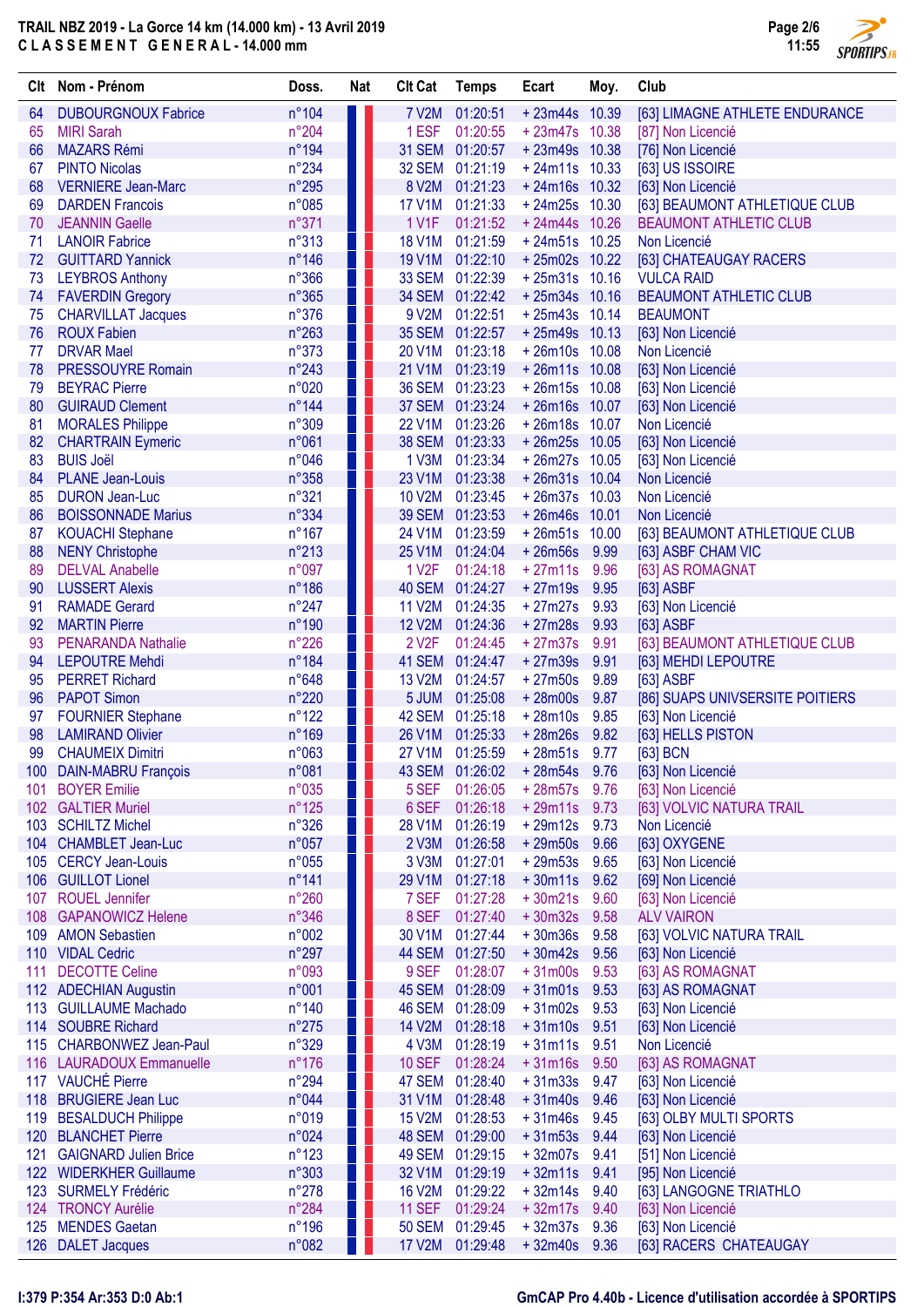

Page 3/6

|     | Clt Nom - Prénom                             | Doss.                   | <b>Nat</b> | <b>Clt Cat</b>     | <b>Temps</b>         | Ecart                  | Moy.         | Club                                |
|-----|----------------------------------------------|-------------------------|------------|--------------------|----------------------|------------------------|--------------|-------------------------------------|
|     | 127 COVELIERS Ronny                          | n°077                   |            | 33 V1M             | 01:29:51             | $+32m44s$              | 9.35         | [95] Non Licencié                   |
|     | 128 REBIERE Delphine                         | $n^{\circ}252$          |            | 12 SEF             | 01:30:00             | $+32m52s$              | 9.33         | [63] ACFA                           |
|     | 129 BOURNAT Mateo                            | n°032                   |            | 3 CAM              | 01:30:11             | $+33m04s$              | 9.31         | [44] ES EN LA CABEZA                |
|     | 130 MESCLIER Baptiste                        | n°198                   |            | 34 V1M             | 01:30:28             | $+33m20s$              | 9.29         | [63] Non Licencié                   |
| 131 | PASQUET Jérôme                               | n°221                   |            | <b>18 V2M</b>      | 01:30:48             | $+33m41s$              | 9.25         | [63] ASBF CHAM/VIC                  |
|     | 132 AVRIL Jérôme                             | n°009                   |            | 35 V1M             | 01:31:07             | $+34m00s$              | 9.22         | [63] Non Licencié                   |
| 133 | <b>ROS Fabienne</b>                          | n°369                   |            | 13 SEF             | 01:31:11             | $+34m03s$              | 9.21         | Non Licencié                        |
| 134 | <b>ELIE Patrick</b>                          | n°108                   |            | <b>19 V2M</b>      | 01:31:14             | $+34m07s$              | 9.21         | [63] Non Licencié                   |
|     | 135 VESCHANBRE Cedric                        | n°331                   |            | <b>51 SEM</b>      | 01:31:21             | $+34m14s$              | 9.20         | Non Licencié                        |
|     | 136 SALAS Marie-Christine                    | n°269                   |            | 3 V <sub>2</sub> F | 01:31:46             | $+34m38s$              | 9.15         | [63] US ISSOIRE                     |
| 137 | <b>BROCHOT Marina</b>                        | n°038                   |            | <b>14 SEF</b>      | 01:32:05             | $+34m58s$              | 9.12         | [63] Non Licencié                   |
|     | 138 SIMON Gurvan                             | $n^{\circ}272$          |            | 6 JUM              | 01:32:27             | $+35m19s$              | 9.09         | [63] VOLVIC NATURA TRAIL            |
|     | 139 DAUPHIN Rémy                             | n°087                   |            | <b>52 SEM</b>      | 01:32:29             | $+35m21s$              | 9.08         | [63] Non Licencié                   |
|     | 140 AUGER Eugénie                            | n°007                   |            | 1 JUF              | 01:32:38             | $+35m30s$              | 9.07         | [86] SUAPS UNIVSERSITE POITIERS     |
| 141 | <b>DAVID Souchal</b>                         | n°088                   |            | <b>53 SEM</b>      | 01:32:38             | $+35m30s$              | 9.07         | [63] Non Licencié                   |
| 142 | <b>OLLEON Corinnne</b>                       | $n^{\circ}216$          |            | 4 V <sub>2</sub> F | 01:32:40             | $+35m32s$              | 9.07         | [63] COURNON AMBIANCE COURSE        |
|     | 143 BOYER Sebastien                          | n°034                   |            | 36 V1M             | 01:32:42             | $+35m34s$              | 9.06         | [63] COURNON AMBIANCE COURSE        |
| 144 | <b>SERRE Adrien</b>                          | n°317                   |            | <b>54 SEM</b>      | 01:32:54             | $+35m46s$              | 9.04         | Non Licencié                        |
|     | 145 VARAGNAT Fabien                          | n°291                   |            | <b>55 SEM</b>      | 01:32:55             | $+35m47s$              | 9.04         | [19] Non Licencié                   |
|     | 146 ROCHETTE Benjamin                        | n°325                   |            | <b>56 SEM</b>      | 01:33:29             | $+36m21s$              | 8.99         | Non Licencié                        |
| 147 | <b>JAMONEAU Aurélie</b>                      | $n^{\circ}156$          |            | <b>15 SEF</b>      | 01:33:39             | $+36m31s$              | 8.97         | [63] Non Licencié                   |
| 148 | <b>BENART Sarah</b>                          | n°015                   |            | <b>16 SEF</b>      | 01:33:40             | $+36m32s$              | 8.97         | [63] Non Licencié                   |
|     | 149 VARAGNAT Michael                         | n°290                   |            | <b>57 SEM</b>      | 01:33:44             | $+36m37s$              | 8.96         | [69] Non Licencié                   |
|     | 150 PERRIN Frederic                          | n°228                   |            | <b>58 SEM</b>      | 01:33:45             | $+36m37s$              | 8.96         | [63] Non Licencié                   |
| 151 | <b>BEYTOUT Jean</b>                          | n°021                   |            | 1 V4M              | 01:33:48             | $+36m40s$              | 8.96         | [63] ACFA                           |
|     | 152 LIS Michael                              | n°185                   |            | 37 V1M             | 01:33:56             | $+36m49s$              | 8.94         | [63] Non Licencié                   |
|     | 153 ROS Olivier                              | $n^{\circ}257$          |            | 20 V2M             | 01:34:03             | $+36m56s$              | 8.93         | [63] Non Licencié                   |
|     | 154 JOUBRIEZ Pierre                          | n°379                   |            | <b>59 SEM</b>      | 01:34:14             | $+37m07s$              | 8.91         | Non Licencié                        |
|     | 155 COUDEYRAS Davy                           | n°074                   |            | 38 V1M             | 01:34:31             | $+37m23s$              | 8.89         | $[63]$ RCT                          |
|     | 156 CARRE Olivier                            | n°051                   |            | 39 V1M             | 01:34:40             | $+37m32s$              | 8.87         | [18] Non Licencié                   |
|     | 157 BENHAMMOU Abdelhak<br>158 CHIRENT Claude | n°016                   |            | 60 SEM<br>21 V2M   | 01:34:48             | $+37m41s$<br>$+37m45s$ | 8.86         | [63] Non Licencié                   |
|     |                                              | n°065                   |            |                    | 01:34:52             |                        | 8.85         | [63] Non Licencié                   |
|     | 159 IELMINI Serge<br>160 ALTEYRAC Sebastien  | $n^{\circ}154$<br>n°347 |            | 5 V3M<br>40 V1M    | 01:35:11<br>01:35:16 | $+38m03s$              | 8.83         | [63] Non Licencié<br>Non Licencié   |
|     |                                              | $n^{\circ}115$          |            | 41 V1M             | 01:35:20             | $+38m09s$              | 8.82<br>8.81 | [63] VOLVIC NATURA TRAIL            |
|     | 161 FALATIN Stéphane<br>162 LEBRET Damien    | n°181                   |            | 42 V1M             | 01:35:22             | $+38m12s$<br>$+38m15s$ | 8.81         | [63] Non Licencié                   |
|     | 163 GUERRIER Claude                          | $n^{\circ}137$          |            |                    | 22 V2M 01:35:43      | $+38m35s$ 8.78         |              | [63] CAP 03                         |
|     | 164 FAYOLLE Sylvain                          | n°351                   |            | 23 V2M             | 01:35:45             | $+38m37s$ 8.77         |              | <b>AS ROMAGNAT</b>                  |
|     | 165 ROUSSON Thomas                           | $n^{\circ}262$          |            | 61 SEM             | 01:36:01             | $+38m54s$              | 8.75         | [63] Non Licencié                   |
|     | 166 GUYMOYAS Catherine                       | $n^{\circ}$ 149         |            | 2 V1F              | 01:36:11             | $+39m03s$              | 8.73         | [63] Non Licencié                   |
|     | 167 LAPORTE Anthony                          | $n^{\circ}172$          |            | 43 V1M             | 01:36:11             | $+39m03s$              | 8.73         | [63] Non Licencié                   |
|     | 168 GURY Colette                             | $n^{\circ}$ 147         |            | 3 V1F              | 01:36:38             | $+39m30s$              | 8.69         | [57] Non Licencié                   |
| 169 | <b>MYOUX Christian</b>                       | n°377                   |            | 24 V2M             | 01:36:38             | $+39m30s$              | 8.69         | ADISSEO CERRUMETTRY                 |
| 170 | <b>CHAILLON Agnès</b>                        | n°056                   |            | 17 SEF             | 01:36:40             | $+39m33s$              | 8.69         | [63] ROYAT URBAN TRAIL RUNNING CLUB |
| 171 | <b>BUIS Gerard</b>                           | n°047                   |            | 6 V3M              | 01:36:44             | $+39m36s$              | 8.68         | [63] Non Licencié                   |
|     | 172 BROSSIER Romain                          | n°039                   |            | 44 V1M             | 01:36:44             | $+39m37s$              | 8.68         | [63] Non Licencié                   |
| 173 | <b>CARRERE MARLEIX Audrey</b>                | n°339                   |            | <b>18 SEF</b>      | 01:37:02             | $+39m54s$              | 8.66         | LES TRAILEURS DE GUERY              |
| 174 | <b>BONY Yannick</b>                          | n°027                   |            | 45 V1M             | 01:37:02             | $+39m54s$              | 8.66         | [63] TRAILEURS DU GUERY             |
| 175 | <b>DAMEY Sweede-Snorton</b>                  | n°083                   |            | 4 V1F              | 01:37:06             | $+39m58s$              | 8.65         | [63] Non Licencié                   |
|     | 176 ARROYO Eduardo                           | n°003                   |            | <b>25 V2M</b>      | 01:37:06             | $+39m58s$              | 8.65         | [63] Non Licencié                   |
|     | 177 MIQUEL Thomas                            | $n^{\circ}203$          |            | 62 SEM             | 01:37:08             | $+40m01s$              | 8.65         | [63] Non Licencié                   |
|     | 178 QUELLIER FRANCIS Francis                 | $n^{\circ}244$          |            | 7 V3M              | 01:37:12             | $+40m04s$              | 8.64         | [63] COURIR A PONT DU CHATEAU       |
|     | 179 MACHEBOEUF Remi                          | $n^{\circ}187$          |            | 63 SEM             | 01:37:13             | $+40m05s$              | 8.64         | [63] NBZ TRAIL                      |
|     | 180 CHAPELLE Boris                           | n°059                   |            | 46 V1M             | 01:37:29             | $+40m21s$              | 8.62         | [32] Non Licencié                   |
|     | 181 PONT Jean Francois                       | $n^{\circ}238$          |            | 64 SEM             | 01:37:36             | $+40m28s$              | 8.61         | [63] VOLVIC NATURA TRAIL            |
|     | 182 ROSSIGNOL Arnaud                         | n°259                   |            | 47 V1M             | 01:37:47             | $+40m40s$              | 8.59         | [86] SUAPS UNIVSERSITE POITIERS     |
| 183 | <b>SIMONET Aurore</b>                        | $n^{\circ}273$          |            | <b>19 SEF</b>      | 01:37:48             | $+40m40s$              | 8.59         | [86] SUAPS UNIVSERSITE POITIERS     |
|     | 184 FERIAL CHRISTIAN Elodie                  | n°364                   |            | 5 V1F              | 01:37:59             | $+40m52s$              | 8.57         | Non Licencié                        |
|     | 185 MINGAT Julien                            | $n^{\circ}202$          |            | 48 V1M             | 01:38:01             | $+40m53s$              | 8.57         | [63] Non Licencié                   |
|     | 186 BALLANDRAS Julien                        | n°308                   |            | 7 JUM              | 01:38:05             | $+40m57s$              | 8.57         | Non Licencié                        |
|     | 187 CHANAL Christophe                        | n°058                   |            | 65 SEM             | 01:38:08             | $+41m01s$              | 8.56         | [63] Non Licencié                   |
|     | 188 MASSON Adrien                            | $n^{\circ}$ 192         |            | <b>66 SEM</b>      | 01:38:12             | $+41m04s$              | 8.56         | [63] Non Licencié                   |
|     | 189 BELGHAZI Linda                           | $n^{\circ}357$          |            | 5 V <sub>2</sub> F | 01:38:13             | $+41m05s$              | 8.55         | <b>BEAUMONT ATHLETIC CLUB</b>       |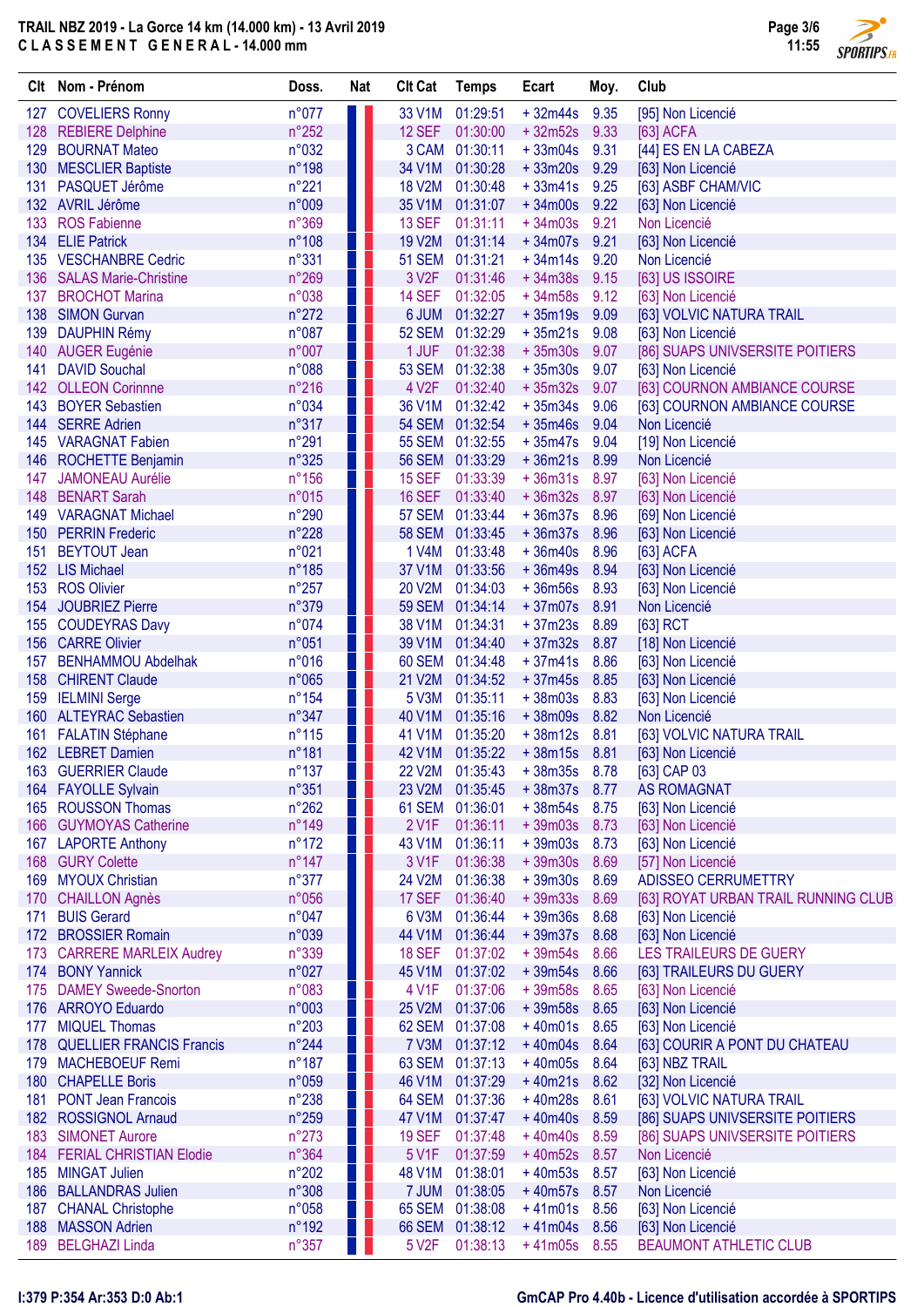

|            | Clt Nom - Prénom                                   | Doss.                   | <b>Nat</b> | <b>Clt Cat</b>     | <b>Temps</b>                | Ecart                           | Moy.         | Club                                             |
|------------|----------------------------------------------------|-------------------------|------------|--------------------|-----------------------------|---------------------------------|--------------|--------------------------------------------------|
|            | 190 BROSSIER Maxime                                | n°041                   |            |                    | 2 ESM 01:38:15              | $+41m07s$                       | 8.55         | [49] Non Licencié                                |
|            | 191 LAUBANIE Christelle                            | $n^{\circ}175$          |            | <b>20 SEF</b>      | 01:38:18                    | $+41m10s$                       | 8.55         | [63] TRAILEURS DU GUERY                          |
|            | 192 CISTERNE Florence                              | n°067                   |            | 6 V1F              | 01:38:18                    | $+41m10s$                       | 8.55         | [63] Non Licencié                                |
|            | 193 COLLIN Frédérique                              | n°070                   |            | <b>7 V1F</b>       | 01:38:19                    | $+41m12s$                       | 8.54         | [63] VOLVIC NATURA TRAIL                         |
|            | 194 SAUNIER Luc                                    | $n^{\circ}270$          |            |                    | 26 V2M 01:38:47             | $+41m39s$                       | 8.50         | [77] Non Licencié                                |
|            | 195 RAHIER Christophe                              | $n^{\circ}246$          |            | 27 V2M             | 01:39:03                    | $+41m55s$                       | 8.48         | [63] Non Licencié                                |
| 196        | <b>BROSSIER Marion</b>                             | n°040                   |            | <b>21 SEF</b>      | 01:39:03                    | $+41m56s$                       | 8.48         | [63] Non Licencié                                |
| 197        | <b>SAINTAGNE Sébastien</b>                         | $n^{\circ}268$          |            |                    | 67 SEM 01:39:31             | $+42m23s$                       | 8.44         | [63] Non Licencié                                |
| 198        | <b>BROYER Damien</b>                               | n°043                   | a pr       |                    | 68 SEM 01:39:34             | $+42m26s$                       | 8.44         | [63] Non Licencié                                |
| 199        | <b>BRETEL Jean-Eudes</b>                           | n°037                   |            | 49 V1M             | 01:39:54                    | $+42m47s$                       | 8.41         | [63] Non Licencié                                |
|            | 200 SAUVAT David                                   | n°370                   |            | 50 V1M             | 01:40:17                    | $+43m09s$                       | 8.38         | Non Licencié                                     |
| 201        | <b>VALLE Anne-Claire</b>                           | $n^{\circ}288$          |            | <b>22 SEF</b>      | 01:40:46                    | $+43m38s$                       | 8.34         | [63] CHAMPAN ELLES RUNNING                       |
|            | 202 JOLY Charlotte                                 | $n^{\circ}160$          |            | <b>23 SEF</b>      | 01:40:48                    | $+43m40s$                       | 8.33         | [63] CHAMPAN ELLES RUNNING                       |
| 203        | <b>SOUPE Marie</b>                                 | $n^{\circ}276$          |            | <b>24 SEF</b>      | 01:40:48                    | $+43m40s$                       | 8.33         | [63] CHAMPAN ELLES RUNNING                       |
|            | 204 RAYNAUD Stephane                               | $n^{\circ}251$          |            |                    | 51 V1M 01:40:49             | $+43m41s$                       | 8.33         | [63] Non Licencié                                |
| 205        | <b>NGONPHETSY Manivone</b>                         | n°353                   |            |                    | 25 SEF 01:41:30             | $+44m22s$                       | 8.28         | Non Licencié                                     |
| 206        | <b>VIDAL Aurore</b>                                | n°298                   |            |                    | 26 SEF 01:41:51             | $+44m43s$                       | 8.25         | [63] LES TRAILEURS DES COMBRAILLES               |
| 207<br>208 | <b>MONNET Christelle</b><br><b>HETTIER Florian</b> | n°208<br>$n^{\circ}152$ |            | 8 V1F              | 01:41:54<br>69 SEM 01:41:56 | $+44m46s$<br>$+44m49s$          | 8.24<br>8.24 | [63] BROMONT COURSE NATURE<br>[72] RICARD TEAM   |
| 209        | <b>POINTUD Sophie</b>                              | $n^{\circ}237$          |            | 9 V1F              | 01:41:58                    | $+44m50s$                       | 8.24         | [32] HOP HOP HOP                                 |
|            | 210 BEAUCOURT Jean Luc                             | n°014                   |            |                    | 8 V3M 01:42:34              | $+45m26s$                       | 8.19         | [63] AS IBM LYON                                 |
| 211        | <b>SUSINI Ludovic</b>                              | n°312                   | H          | <b>28 V2M</b>      | 01:43:02                    | $+45m55s$                       | 8.15         | LES FLAMMES ATHLETIQUES CHAMALIERES              |
|            | 212 RANDANNE Caroline                              | n°249                   |            | <b>10 V1F</b>      | 01:43:05                    | $+45m57s$                       | 8.15         | [63] VERNINES TRAIL RUNNING                      |
|            | 213 TOURNIER Maéva                                 | $n^{\circ}283$          |            | <b>27 SEF</b>      | 01:43:19                    | $+46m11s$                       | 8.13         | [63] Non Licencié                                |
|            | 214 GUESNIER Melanie                               | n°138                   | ш          | <b>28 SEF</b>      | 01:43:20                    | $+46m12s$                       | 8.13         | [63] Non Licencié                                |
| 215        | <b>BERNIER Océane</b>                              | n°017                   |            | 2 JUF              | 01:43:43                    | $+46m35s$                       | 8.10         | [86] SUAPS UNIVSERSITE POITIERS                  |
| 216        | <b>HANNAOUI Fatima</b>                             | $n^{\circ}151$          |            | 6 V2F              | 01:43:44                    | $+46m36s$                       | 8.10         | [63] BEAUMONT ATHLETIQUE CLUB                    |
| 217        | <b>JOUBREZ Denis</b>                               | n°378                   |            | <b>29 V2M</b>      | 01:44:05                    | $+46m57s$                       | 8.07         | Non Licencié                                     |
| 218        | <b>MODENESE Elodie</b>                             | n°342                   |            | <b>29 SEF</b>      | 01:44:06                    | $+46m59s$                       | 8.07         | Non Licencié                                     |
|            | 219 DUCHET Elodie                                  | n°348                   |            | <b>30 SEF</b>      | 01:44:07                    | $+47m00s$                       | 8.07         | Non Licencié                                     |
|            | 220 NIN Edgard                                     | $n^{\circ}214$          |            | 30 V2M             | 01:44:15                    | $+47m07s$                       | 8.06         | [63] ASBF BANQUE DE FRANCE                       |
| 221        | <b>PRAT Béatrice</b>                               | $n^{\circ}242$          |            | <b>7 V2F</b>       | 01:44:16                    | $+47m08s$                       | 8.06         | [63] ASBF BANQUE DE FRANCE                       |
|            | 222 VUILLEMIN Serge                                | n°302                   |            | 52 V1M             | 01:44:29                    | $+47m21s$                       | 8.04         | [63] TRAILEURS DES COMBRAILLES                   |
| 223        | <b>BOULÉ Audrey</b>                                | n°030                   |            | <b>31 SEF</b>      | 01:44:29                    | $+47m22s$                       | 8.04         | [63] TRAILEURS DES COMBRAILLES                   |
|            | 224 MONARCHA Michael                               | n°340                   |            | 53 V1M             | 01:44:41                    | $+47m33s$                       | 8.03         | <b>US ISSOIRE</b>                                |
| 225        | <b>VALETTE Marie Ange</b>                          | $n^{\circ}287$          |            | 11 V1F             | 01:44:42                    | $+47m35s$                       | 8.02         | [63] LES TRAITEURS DU GUERY                      |
|            | 226 VEYSSEYRE Stephanie                            | n°296                   |            |                    |                             | 12 V1F  01:45:44  +48m37s  7.94 |              | [63] BEAUMONT ATHLETIQUE CLUB                    |
|            | 227 SOUBRE Vincent                                 | $n^{\circ}315$          |            |                    | 70 SEM 01:46:02             | $+48m54s$                       | 7.92         | Non Licencié                                     |
| 228        | <b>GAUTHIER André</b>                              | n°129                   |            |                    | 2 V4M 01:46:33              | $+49m25s$                       | 7.88         | [63] Non Licencié                                |
| 229        | <b>LEROI</b> Estelle                               | n°617                   |            |                    | 13 V1F 01:46:36             | $+49m29s$                       | 7.88         | [63] LIMAGNE ATHLETE ENDURANCE                   |
| 230        | <b>MÉCHIN Fabien</b>                               | n°195                   |            |                    | 71 SEM 01:46:52             | $+49m44s$                       | 7.86         | [63] Non Licencié                                |
| 231        | <b>RÉMI Perrin</b>                                 | $n^{\circ}254$          |            |                    | 72 SEM 01:47:00             | $+49m53s$                       | 7.85         | [63] Non Licencié                                |
|            | 232 ORIOL Virginie<br>233 RUMEN Laure              | n°218<br>$n^{\circ}266$ |            | 14 V1F<br>2 ESF    | 01:47:15<br>01:47:17        | $+50m07s$<br>$+50m09s$          | 7.83<br>7.83 | [63] RUT RUNNING TRAIL                           |
|            | 234 DEGAINE Frederic                               | n°094                   |            | 54 V1M             | 01:47:24                    | $+50m16s$                       | 7.82         | [86] SUAPS UNIVSERSITE POITIERS<br>[63] CUC JUDO |
|            | 235 MOREAU Cécile                                  | n°209                   |            | <b>32 SEF</b>      | 01:47:31                    | $+50m23s$                       | 7.81         | [63] VOLVIC NATURA TRAIL                         |
|            | 236 ESPINASSE Stéphane                             | $n^{\circ}112$          |            |                    | 73 SEM 01:48:23             | $+51m15s$                       | 7.75         | [63] Non Licencié                                |
|            | 237 GIOT LAURENT Frederique                        | $n^{\circ}131$          |            | 15 V1F             | 01:48:39                    | $+51m32s$                       | 7.73         | [63] Non Licencié                                |
|            | 238 BRUNOT Alain                                   | n°045                   |            | 9 V3M              | 01:48:42                    | $+51m34s$                       | 7.73         | [63] COURIR A PONT DU CHATEAU                    |
|            | 239 DAVID Bertrand                                 | n°090                   |            |                    | 74 SEM 01:49:30             | $+52m22s$                       | 7.67         | [63] Non Licencié                                |
|            | 240 VIGIGNOL Audrey                                | n°299                   |            | 33 SEF             | 01:49:55                    | $+52m47s$                       | 7.64         | [63] Non Licencié                                |
|            | 241 JUBAN Dominique                                | $n^{\circ}164$          | 4 I        | 55 V1M             | 01:49:58                    | $+52m50s$                       | 7.64         | [63] MINOUSTEAM                                  |
|            | 242 DARDION Virginie                               | n°086                   |            | <b>34 SEF</b>      | 01:50:27                    | $+53m20s$                       | 7.61         | [63] ACFA                                        |
|            | 243 CERCY Carole                                   | n°368                   |            | <b>16 V1F</b>      | 01:50:28                    | $+53m21s$                       | 7.60         | <b>ACFA</b>                                      |
|            | 244 LACROIX Veronique                              | n°168                   |            | <b>17 V1F</b>      | 01:50:33                    | $+53m25s$                       | 7.60         | [44] ES EN LA CABEZA                             |
|            | 245 LE JEANNE Marie                                | $n^{\circ}178$          |            | <b>35 SEF</b>      | 01:50:37                    | $+53m29s$                       | 7.59         | [86] SUAPS UNIVSERSITE POITIERS                  |
|            | 246 VANDERMERSCH Thierry                           | n°289                   |            | 31 V2M             | 01:51:18                    | $+54m11s$                       | 7.55         | [63] Non Licencié                                |
|            | 247 OLLIER Fabienne                                | $n^{\circ}217$          |            | 18 V1F             | 01:51:26                    | $+54m18s$                       | 7.54         | [63] Non Licencié                                |
|            | 248 JUILLES Anne-Sophie                            | n°344                   |            | 8 V <sub>2</sub> F | 01:51:29                    | $+54m21s$                       | 7.54         | Non Licencié                                     |
|            | 249 FRACZKIEWICZ Vincent                           | n°345                   |            | 56 V1M             | 01:51:29                    | $+54m22s$                       | 7.54         | Non Licencié                                     |
|            | 250 MOREL Nadine                                   | $n^{\circ}210$          |            | 9 V <sub>2</sub> F | 01:51:40                    | $+54m33s$                       | 7.52         | [63] LES TRAILEURS DU GUERY                      |
|            | 251 WUILLAUME Jean-Louis                           | n°304                   |            | <b>10 V3M</b>      | 01:51:49                    | $+54m42s$                       | 7.51         | [63] BROMONT COURSE NATURE                       |
|            | 252 GUERIN Jade                                    | $n^{\circ}136$          | ш          |                    | 3 ESF 01:51:56              | $+54m48s$                       | 7.50         | [86] SUAPS UNIVSERSITE POITIERS                  |

### I:379 P:354 Ar:353 D:0 Ab:1 GmCAP Pro 4.40b - Licence d'utilisation accordée à SPORTIPS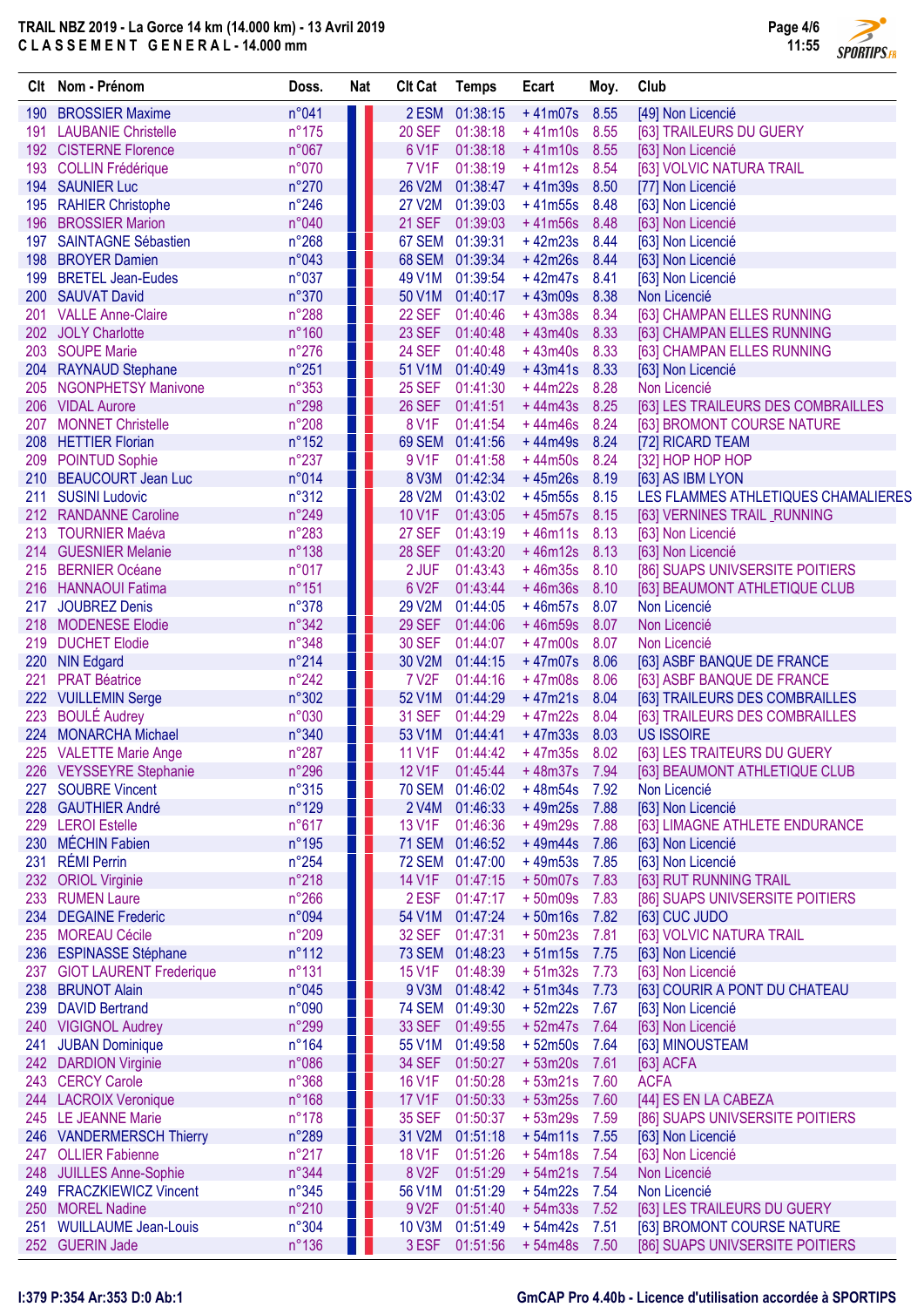

|            | Clt Nom - Prénom                               | Doss.                   | <b>Nat</b> | <b>Clt Cat</b>                 | <b>Temps</b>         | Ecart                            | Moy.         | Club                                                 |
|------------|------------------------------------------------|-------------------------|------------|--------------------------------|----------------------|----------------------------------|--------------|------------------------------------------------------|
|            | 253 FERNANDES Aurelie                          | $n^{\circ}117$          | ш          | <b>36 SEF</b>                  | 01:51:56             | $+54m49s$                        | 7.50         | [63] VOLVIC NATURA TRAIL                             |
|            | 254 GURY Sébastien                             | n°148                   |            | 57 V1M                         | 01:52:00             | $+54m52s$                        | 7.50         | [57] Non Licencié                                    |
| 255        | <b>ERIGNAC Patricia</b>                        | n°110                   | ш          | 10 V2F                         | 01:52:10             | $+55m03s$                        | 7.49         | [63] PUISSANCE 3 COURNON                             |
| 256        | <b>FILAIRE Edith</b>                           | n°118                   |            | <b>11 V2F</b>                  | 01:52:48             | $+55m40s$                        | 7.45         | [63] Non Licencié                                    |
| 257        | <b>CLAERR Anne</b>                             | n°068                   | ш          | <b>19 V1F</b>                  | 01:52:58             | $+55m50s$                        | 7.44         | [57] Non Licencié                                    |
|            | 258 GIBELIN Séverine                           | n°130                   |            | 20 V1F                         | 01:53:38             | $+56m31s$                        | 7.39         | [63] LES TRAILEURS DES COMBRAILLES                   |
| 259        | <b>RIVALIER Philippe</b>                       | $n^{\circ}255$          | H.         | 32 V2M                         | 01:53:44             | $+56m36s$                        | 7.39         | [63] Non Licencié                                    |
| 260        | FOURIÉ Frédéric                                | n°120                   | Ш          | 33 V2M                         | 01:53:47             | $+56m39s$                        | 7.38         | [63] Non Licencié                                    |
| 261        | <b>DANCHIN Sarah</b>                           | n°084                   | H.         | 37 SEF                         | 01:53:59             | $+56m52s$                        | 7.37         | [93] Non Licencié                                    |
|            | 262 PENEZ Jean-Louis                           | $n^{\circ}227$          | H.         | <b>11 V3M</b>                  | 01:54:02             | $+56m54s$                        | 7.37         | [63] COURNON AMBIANCE COURSE                         |
| 263        | <b>ERIGNAC Alain</b>                           | n°109                   | w<br>a k   | <b>12 V3M</b>                  | 01:54:06             | $+56m58s$                        | 7.36         | [63] Non Licencié                                    |
|            | 264 LAUZEL Marjolaine                          | n°327                   |            | <b>38 SEF</b>                  | 01:54:34             | $+57m26s$                        | 7.33         | <b>VNT</b>                                           |
| 265<br>266 | <b>MOLZA Agnès</b><br><b>MOLZA Mario</b>       | n°207<br>$n^{\circ}206$ | ш<br>H.    | 21 V1F<br>58 V1M               | 01:54:42<br>01:54:45 | $+57m34s$<br>$+57m37s$           | 7.32<br>7.32 | [63] Non Licencié<br>[63] Non Licencié               |
| 267        | <b>BERTHON Jean-Yves</b>                       | n°018                   | ш          | 34 V2M                         | 01:54:47             | $+57m39s$                        | 7.32         | [63] Non Licencié                                    |
|            | 268 KLISSING Fabien                            | $n^{\circ}165$          | Ш          | <b>75 SEM</b>                  | 01:55:23             | $+58m16s$                        | 7.28         | [63] Non Licencié                                    |
|            | 269 LANGIERT Thierry                           | $n^{\circ}170$          | . .        | <b>13 V3M</b>                  | 01:55:30             | $+58m22s$                        | 7.27         | [63] LEMPDES63 TRIATHLON                             |
|            | 270 PIQUET Jeanine                             | $n^{\circ}235$          | H.         | <b>12 V2F</b>                  | 01:55:43             | $+58m36s$                        | 7.26         | [63] Non Licencié                                    |
| 271        | <b>GATIE Gery</b>                              | $n^{\circ}127$          | ш          | 59 V1M                         | 01:55:46             | $+58m38s$                        | 7.26         | [63] Non Licencié                                    |
|            | 272 MAURER Odile                               | n°193                   |            | 22 V1F                         | 01:56:02             | $+58m55s$                        | 7.24         | [63] BROMONT COURSE NATURE                           |
| 273        | <b>PRADINES Jean-Marc</b>                      | n°241                   | ш          | 35 V2M                         | 01:56:08             | $+59m00s$                        | 7.23         | [93] Non Licencié                                    |
| 274        | <b>BOULVAIS Stephanie</b>                      | n°031                   |            | 23 V1F                         | 01:56:08             | $+59m01s$                        | 7.23         | [63] Non Licencié                                    |
| 275        | <b>PASQUIER Melissa</b>                        | $n^{\circ}222$          |            | 4 ESF                          | 01:56:39             | $+59m32s$                        | 7.20         | [86] SUAPS UNIVSERSITE POITIERS                      |
| 276        | <b>BLOND Lisa</b>                              | n°362                   | ш          | <b>39 SEF</b>                  | 01:56:44             | $+59m36s$                        | 7.20         | Non Licencié                                         |
| 277        | <b>HAREL Marie</b>                             | n°361                   |            | <b>40 SEF</b>                  | 01:56:45             | $+59m37s$                        | 7.20         | Non Licencié                                         |
| 278        | <b>MINET Mathilde</b>                          | n°201                   | . .        | 3 JUF                          | 01:56:47             | $+59m39s$                        | 7.19         | [86] SUAPS UNIVSERSITE POITIERS                      |
| 279        | <b>BONNEAU Mina</b>                            | n°025                   | H.         | 24 V1F                         | 01:57:42             | $+1h00m347.14$                   |              | [63] BROMONT COURSE NATURE                           |
|            | 280 COUTHIER Mathias                           | n°076                   | w          | <b>76 SEM</b>                  | 01:57:46             | $+1h00m38$ 7.13                  |              | [63] Non Licencié                                    |
| 281        | <b>DONNAT Caroline</b>                         | $n^{\circ}101$          | ш          | <b>41 SEF</b>                  | 01:58:03             | +1h00m55 7.12                    |              | [63] Non Licencié                                    |
|            | 282 CHRETIEN Nicolas<br>283 MORRETI Laura      | n°066<br>n°211          | ш          | 60 V1M<br>42 SEF               | 01:58:03<br>01:58:17 | +1h00m56 7.12<br>$+1h01m09$ 7.10 |              | [63] Non Licencié                                    |
|            | 284 LASTIQUE Marie-Claude                      | $n^{\circ}$ 174         |            | 13 V <sub>2F</sub>             | 01:58:19             | $+1h01m117.10$                   |              | [86] SUAPS UNIVSERSITE POITIERS<br>[63] Non Licencié |
|            | 285 ROYER Pierre                               | $n^{\circ}264$          | H.         | 3 V4M                          | 01:59:19             | $+1h02m117.04$                   |              | [63] Non Licencié                                    |
|            | 286 VASSENET Magalie                           | n°292                   | T L        | 43 SEF                         | 01:59:52             | +1h02m45 7.01                    |              | [63] Non Licencié                                    |
| 287        | <b>SUCHEYRE Stephanie</b>                      | $n^{\circ}277$          | . .        | 25 V1F                         | 01:59:58             | +1h02m50 7.00                    |              | [63] CLERMONT TRIATHLON                              |
|            | 288 OFFNER Marion                              | n°215                   |            | 44 SEF                         | 02:00:00             | + 1h02m52 7.00                   |              | [63] Non Licencié                                    |
|            | 289 BADIOU Catherine                           | n°010                   |            |                                | 14 V2F 02:00:00      | $+1h02m52$ 7.00                  |              | [63] Non Licencié                                    |
|            | 290 GRENIER Hélène                             | $n^{\circ}135$          |            | 45 SEF                         | 02:00:00             | + 1h02m53 7.00                   |              | [63] Non Licencié                                    |
| 291        | <b>BLANC</b> Ericka                            | n°023                   |            | <b>46 SEF</b>                  | 02:00:04             | + 1h02m56 7.00                   |              | [63] Non Licencié                                    |
|            | 292 GUIRE Marie                                | $n^{\circ}145$          | w          | 47 SEF                         | 02:00:04             | $+1h02m577.00$                   |              | [63] CHAMPAN ELLES RUNNING                           |
|            | 293 ROUSSET Céline                             | n°261                   | . .        | <b>15 V2F</b>                  | 02:00:06             | + 1h02m58 7.00                   |              | [63] Non Licencié                                    |
|            | 294 ESPADA Mathilde                            | $n^{\circ}111$          | W          | 48 SEF                         | 02:00:33             | +1h03m26 6.97                    |              | [63] MATHILDE ESPADA                                 |
|            | 295 MICHEL Cécile                              | n°200                   | w          | 49 SEF                         | 02:00:38             | $+1h03m306.96$                   |              | [63] CHAMPAN ELLES RUNNING                           |
|            | 296 LE TANNEUR Héloïse<br>297 PIALOUX Clemence | $n^{\circ}179$<br>n°322 |            | <b>50 SEF</b><br><b>51 SEF</b> | 02:01:14<br>02:01:43 | $+1h04m066.93$<br>$+1h04m356.90$ |              | [75] Non Licencié<br><b>ACCA</b>                     |
|            | 298 TAILLANDIER Stephanie                      | $n^{\circ}279$          |            | 26 V1F                         | 02:01:44             | $+1h04m366.90$                   |              | [63] ATHLETISME CLUB COURNON                         |
|            | 299 TRUWANT Annabelle                          | $n^{\circ}285$          |            | 27 V1F                         | 02:01:46             | $+1h04m396.90$                   |              | [63] ACCA                                            |
|            | 300 BILLAULT Jonathan                          | n°022                   | . .        | 77 SEM                         | 02:01:47             | $+1h04m406.90$                   |              | [69] Non Licencié                                    |
|            | 301 ZIZZO Julie                                | n°307                   |            | <b>52 SEF</b>                  | 02:01:59             | $+1h04m516.89$                   |              | [63] NBZ TRAIL                                       |
|            | 302 LAPORTE Catherine                          | $n^{\circ}$ 171         |            | 16 V <sub>2F</sub>             | 02:02:00             | $+1h04m536.89$                   |              | [63] CHAMPAN ELLES RUNNING                           |
|            | 303 DOMAS Franck                               | n°100                   | w          | 36 V2M                         | 02:02:15             | $+1h05m076.87$                   |              | [63] Non Licencié                                    |
|            | 304 GROLLET Nathalie                           | n°314                   | U          | <b>17 V2F</b>                  | 02:02:32             | $+1h05m246.86$                   |              | Non Licencié                                         |
|            | 305 COMTE Laurence                             | n°072                   | . .        | <b>18 V2F</b>                  | 02:02:40             | $+1h05m326.85$                   |              | [18] ASA DU BERRY                                    |
|            | 306 CUILLERET Valerie                          | n°078                   | U          | 28 V1F                         | 02:02:40             | $+1h05m336.85$                   |              | [63] CHAMPAN ELLES RUNNING                           |
|            | 307 JOUBERTON Franck                           | $n^{\circ}163$          |            | 61 V1M                         | 02:02:56             | $+1h05m486.83$                   |              | [63] Non Licencié                                    |
|            | 308 GARNIER Isabelle                           | n°338                   | ш          | 29 V1F                         | 02:02:56             | $+1h05m486.83$                   |              | Non Licencié                                         |
|            | 309 DUEE Cyril                                 | n°337                   | H.         | 62 V1M                         | 02:02:56             | $+1h05m486.83$                   |              | Non Licencié                                         |
|            | 310 BOUVET Yannis                              | n°033                   | T E        | <b>78 SEM</b>                  | 02:03:23             | $+1h06m166.81$                   |              | [72] RICARD TEAM                                     |
| 311        | <b>JOANDEL Amelie</b>                          | n°159                   |            | <b>53 SEF</b>                  | 02:04:28             | $+1h07m20$ 6.75                  |              | [63] GARJEC                                          |
|            | 312 COURBET Marie<br>313 TAILLEFER Valerie     | n°075<br>n°280          | H.<br>ш    | <b>54 SEF</b><br><b>55 SEF</b> | 02:04:28<br>02:04:28 | +1h07m20 6.75<br>$+1h07m20$ 6.75 |              | [63] Non Licencié<br>[63] Non Licencié               |
|            | 314 NEDJADI Brigitte                           | n°375                   | ш          | 19 V2F                         | 02:04:46             | $+1h07m386.73$                   |              | <b>ASPTT CLERMONT</b>                                |
|            | 315 RODERT Luc                                 | n°374                   | Ш          | 37 V2M                         | 02:04:47             | $+1h07m406.73$                   |              | Non Licencié                                         |
|            |                                                |                         |            |                                |                      |                                  |              |                                                      |

### I:379 P:354 Ar:353 D:0 Ab:1 GmCAP Pro 4.40b - Licence d'utilisation accordée à SPORTIPS